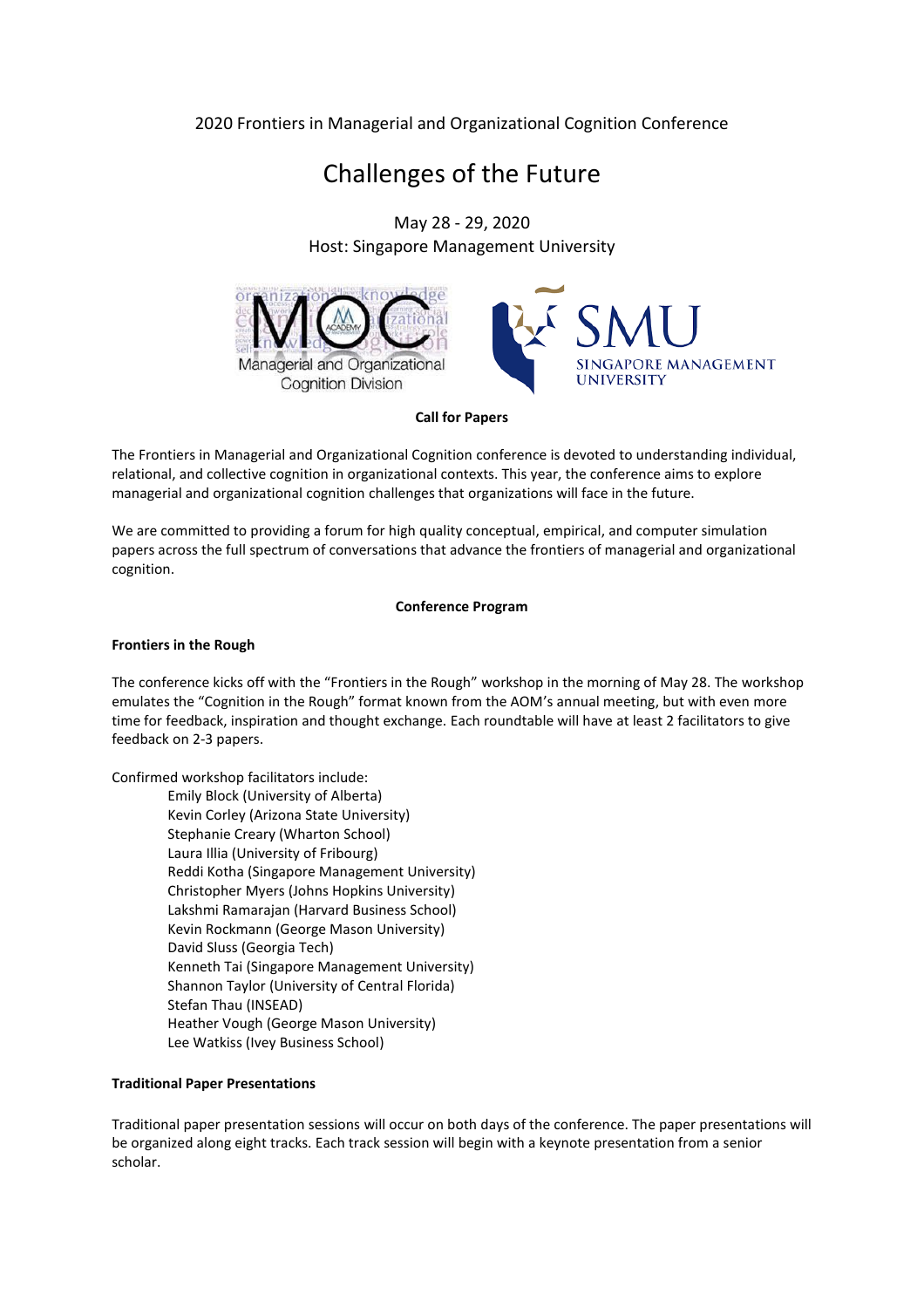| <b>Track Name</b>                                                     | <b>Track Description &amp; Track Chair</b>                                                                                                                                                                                                                                                                                                                       | <b>Keynote Presenter</b>                                    |
|-----------------------------------------------------------------------|------------------------------------------------------------------------------------------------------------------------------------------------------------------------------------------------------------------------------------------------------------------------------------------------------------------------------------------------------------------|-------------------------------------------------------------|
| New Forms of<br>Leadership and Teams                                  | Organizations of the future will require new forms of<br>leadership and teams. Traditional theories of leadership<br>and teams will no longer apply. What will these new forms<br>of leadership and teams look like?<br>Chair: Christopher Myers (Johns Hopkins University)                                                                                      | Henrik Bresman<br>(INSEAD)                                  |
| Organizational and<br><b>Human Capital Policies</b><br>and Strategies | With the rise of threats to stable employment (e.g., gig<br>work, artificial intelligence), how will organizational and<br>human capital policies and strategies adapt and innovate to<br>keep employees motivated and engaged?<br>Chair: Sinhui Chong (Nanyang Technological University)                                                                        | Jason Shaw<br>(Nanyang<br>Technological<br>University)      |
| Trust, Diversity and<br>Inclusion                                     | Our future workplaces will be more diverse with regard to<br>gender, race, ethnicity, nationality or sexual orientation.<br>How do we build trust and inclusion in increasingly diverse<br>organizations?<br>Chair: David Daniels (HKUST)                                                                                                                        | Hwee Hoon Tan<br>(Singapore<br>Management<br>University)    |
| Justice, Ethics and<br>Deviance                                       | Organizations face rising pressures to adopt and enforce<br>just and ethical business practices. What can be done to<br>reduce the unethical or deviant behavior of employees and<br>improve the ethical culture of organizations?<br>Chair: Shannon Taylor (University of Central Florida) &<br>Madeline Ong (HKUST)                                            | Michael Bashshur<br>(Singapore<br>Management<br>University) |
| Entrepreneurship and<br>Innovation                                    | Entrepreneurship and innovation will be increasingly<br>important for firms and economies to remain dynamic and<br>competitive, especially in the face of looming global<br>instability. What can be done to promote greater<br>entrepreneurship and innovation in the future?<br>Chair: Jared Nai (Singapore Management University)                             | Bala Vissa<br>(INSEAD)                                      |
| Corporate Social<br>Responsibility and<br>Sustainability              | There are growing demands for corporations to prioritize<br>social responsibility and sustainability as consumers and<br>stakeholders start looking beyond price and quality. How<br>will corporations of the future manage tensions between<br>their economic goals, and their social or environmental<br>goals?<br>Chair: Laura Illia (University of Fribourg) | Heli Wang<br>(Singapore<br>Management<br>University)        |
| Social Networks and<br>Organizations                                  | The organization of the future is embedded within<br>networks of interconnected organizations, and also<br>contains networks of individuals and teams. What are the<br>implications of social networks for future organizations?<br>Chair: Yonghoon Lee (HKUST)                                                                                                  | Martin Gargiulo<br>(INSEAD)                                 |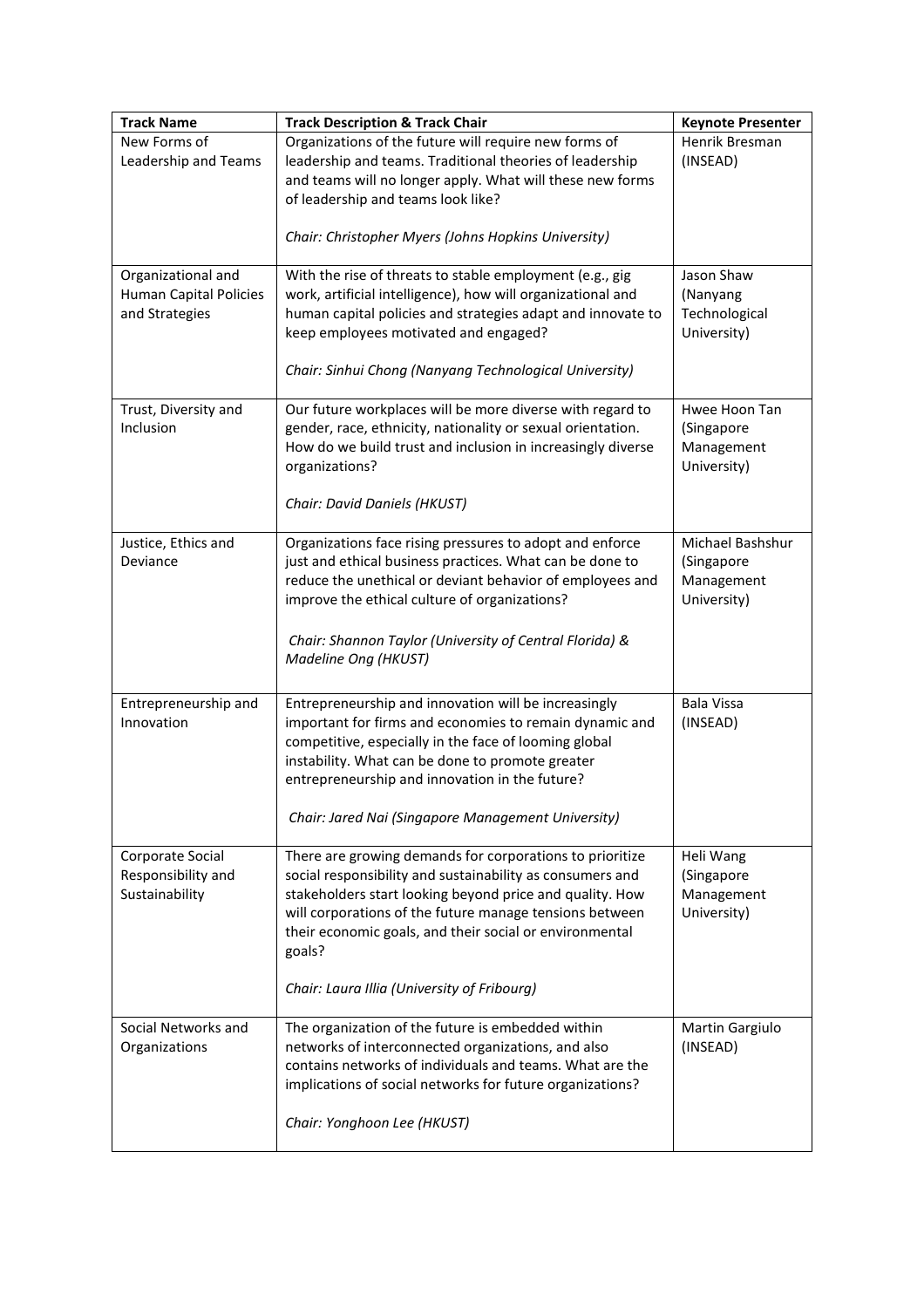| Sensemaking and<br>organizational decision<br>making | Sensemaking provides critical insights when organizations<br>attempt to manage uncertainty and crisis. How will<br>organizations make decisions when dealing with the<br>ambiguities of the future business landscape? | TBD |
|------------------------------------------------------|------------------------------------------------------------------------------------------------------------------------------------------------------------------------------------------------------------------------|-----|
|                                                      | Chair: Lee Watkiss (Ivey Business School)                                                                                                                                                                              |     |

#### **Opening Address, Master Class and Editors Panel**

On May 28, there will be a welcome address by Professor Gerry George, Dean of Singapore Management University and past AMJ Editor.

On May 29, in the morning, there will be a master class on "Machine Learning" by Professor Phanish Puranam of INSEAD.

We will conclude the conference with a panel discussion involving Associate Editors at AMJ.

#### **Submission Information**

Submissions should be a 2-3 page summary of your paper. We accept both early stage work and more fully developed papers. Submissions must be accompanied by a 250-word abstract as well as up to 5 keywords. Submission manuscripts should be anonymized with no information that might associate the work to the author(s).

For the Frontiers in the Rough Workshop, if your submission is accepted, you must be able to share a longer write-up (about 1500 words) with us by April 30, 2020. This write-up should include the research topic, conceptual framework, research question, methods, anticipated contributions to research/practice or key findings (if research is complete) as well as challenges you are facing. You must also be able to read the writeups of 2-3 other participants at the same table and provide feedback.

For the Traditional Paper Presentations, you will also be asked to select two research track preferences (with the option of selecting "others") that best align with your research.

When submitting a manuscript please indicate the session format (Frontiers in the Rough Workshop or Traditional Paper Presentation) that you think is the best fit for your work, but please take note that the review committee may change the original presentation category at its discretion.

Please submit your paper by **Sunday, December 1, 2019, 23:59 EST**.

**Submission website:** Click [here](http://tiny.cc/SMU-MOC2020)

#### **Key Dates**

- Submission opens: **Thursday, October 3, 2019**
- Submission deadline: **Sunday, December 1, 2019, 23:59 EST.**
- Notification of Acceptance: **Tuesday, December 31, 2019**
- Registration opens: **Wednesday, January 1, 2020**
- Early-Bird Registration ends: **Sunday, April 12, 2020**
- Final registration deadline: **Sunday, May 24, 2020**

#### **Conference Fees**

- Early Bird Fees: USD150 for students and USD250 for faculty
- Regular Fees (after April 12, 2020): USD200 for students and USD300 for faculty